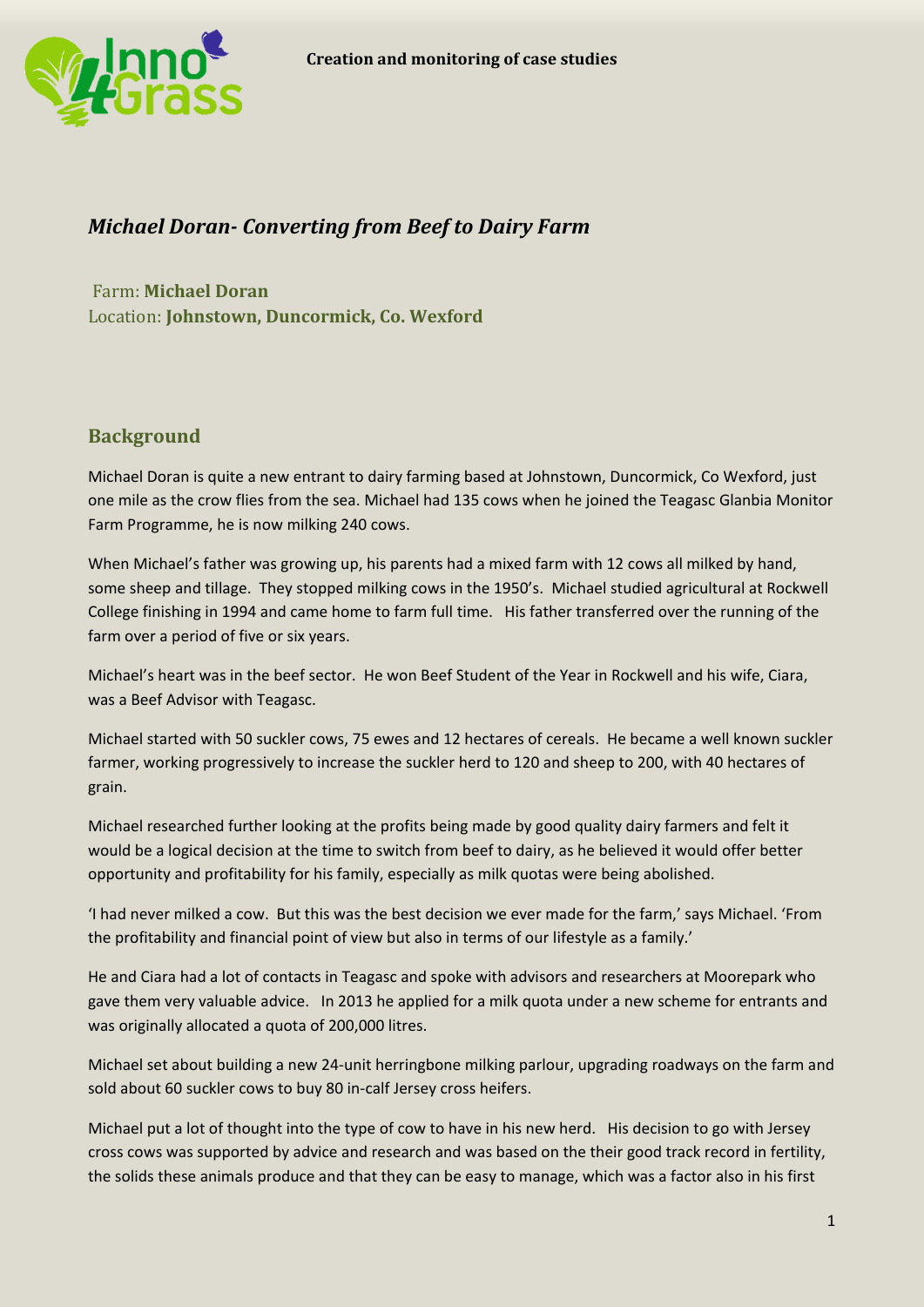

year in dairy farming. He also wanted to buy in from as few places as possible and managed to buy the first 80 in calf heifers from two farmers in October 2013. He milked his first cow in January 2014 and started supplying manufacturing milk to Glanbia Ireland.

#### Detailed description

#### **Glanbia/Teagasc MONITOR FARM PROGRAMME**

Michael was asked to join the Teagasc Glanbia Monitor Farm Programme in 2015 and says it was a 'brilliant' decision. The joint programme set out to help dairy farmers promote sustainable growth postquotas. Michael has found the experience very useful as he has had access to superb information and more people looking at what he is doing, feeding in to new ideas for the farm.

'It's been fantastic. We've seen big improvements in a number of areas but the focus on finance and planning has been especially useful.'

Michael had 135 cows when he joined the Teagasc Glanbia Monitor Farm Programme but recognised that when he reached a herd size of 200 cows he would also be reaching the limit of what the farm could carry without having more land. In 2015 Michael purchased an adjoining 26 hectare block. He sold about 16 hectares of land five miles away from the milking platform and while the sale of the original land did not cover the full cost, the additional land increased the milking platform to 80 hectares.

#### **MANAGING THE COSTS OF EXPANSION**

Michael continued to expand his herd by purchasing animals from as few herds a possible to minimise the risk of disease transmission. This year (2018) he is milking 240 cows.

Over the a three year period from 2013, Michael invested €309,500 on infrastructure alone including the new parlour/dairy, housing cubicles, storage and also work to bring the land bought from tillage into grass – this meant field infrastructure such as water, roadways and fencing.

'The Monitor Farm Programme has given me a brilliant discipline about financial planning,' says Michael. 'Managing our finances has been crucial with this type of investment. We use the Cost Control Planner every year and have six year plans in place for the farm which are reviewed regularly. It has helped us to stay on top of our finances.'

Michael has managed to reduce variable and fixed costs between 2014 and 2017. The overall net profit per cow has increased from 607 €uro per cow in 2014 to 936 €uro per cow in 2017.

### **Results**

#### **MAKING THE GRASS SYSTEM WORK PROFITABLY**

Michael is a firm believer that having the right cow and getting grassland management right are two critical components of working the grass based system – 'and converting money to my bank account.'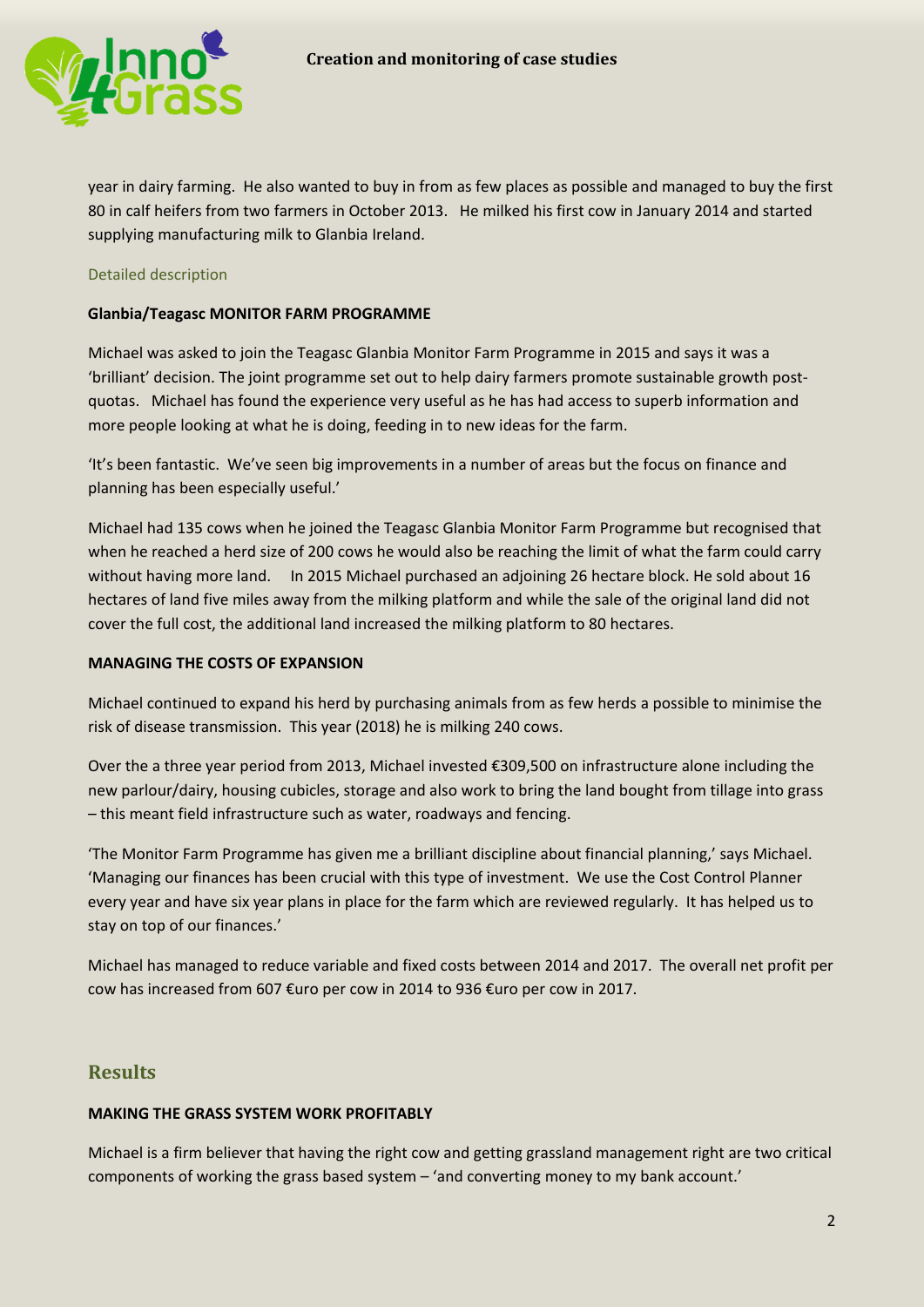

'I called myself a grass farmer before I called myself a beef or dairy farmer,' says Michael. He has been measuring grass since 2008. Since getting involved with the Monitor Farm programme he has made further improvements in grazing the correct heights of grass and setting up the right paddock sizes.

Michael's average milk yield in 2017 was 4,754 litres but he says that pushing big yields is not as important as improving solids and maximising production from grass. Average milk solids in 2017 were at 427 Kg, protein % at 3.87 and fat % at 4.85, with 55% of the herd first and second calvers.

In 2017 stocking rate was 2.85 (Lu/Ha). Michael was achieving 18 Kg DM/hectare grass growth but had also improved soil fertility with Ph >6.3 at 85% in 2017 up from 20% in 2015. P Index 3/4 was up to 90% in 2017 from 65% in 2015; and K index 3/4 was at 95% in 2017 from 90% in 2015. He is doing soil testing every year to 'keep a handle on it all.'

#### **MANAGING A LARGE HERD**

Michael appreciates he has learned a lot about managing a large herd through the Monitor Farm Programme but also describes his vet as a key member of his team. 'We look at herd reports and plan together to make sure we have a good vaccination programme in place and that we are managing health as well as we can – preventing infection and minimising risks of any illness properly.

This year he tried Contract Rearing for the first time with 40 animals. 'It did free up more time and made sure our stocking rates weren't under pressure, especially when we faced conditions like drought.'

### **Adoption criteria**

- Lots of planning
- A grass based system
- A robust system to cope with low milk price years
- Soil fertility
- Reseeding programme
- Grassland measurement

#### **Future prospects**

#### **WORK & LIFESTYLE BALANCE**

'Dairy farming needs a big commitment but I find I can manage it more efficiently than my previous beef enterprise.' says Michael. Previously he had about 13 groups of animals grazing and there was always something to do with so many groups of animals. Now he does his first milking at 7am and finishes the evening milking at about 5pm.

Michael now has two labour units working with him on the farm. Spring is always a busy time so the first five months they work every second weekend. When breeding is over this moves to everyone working